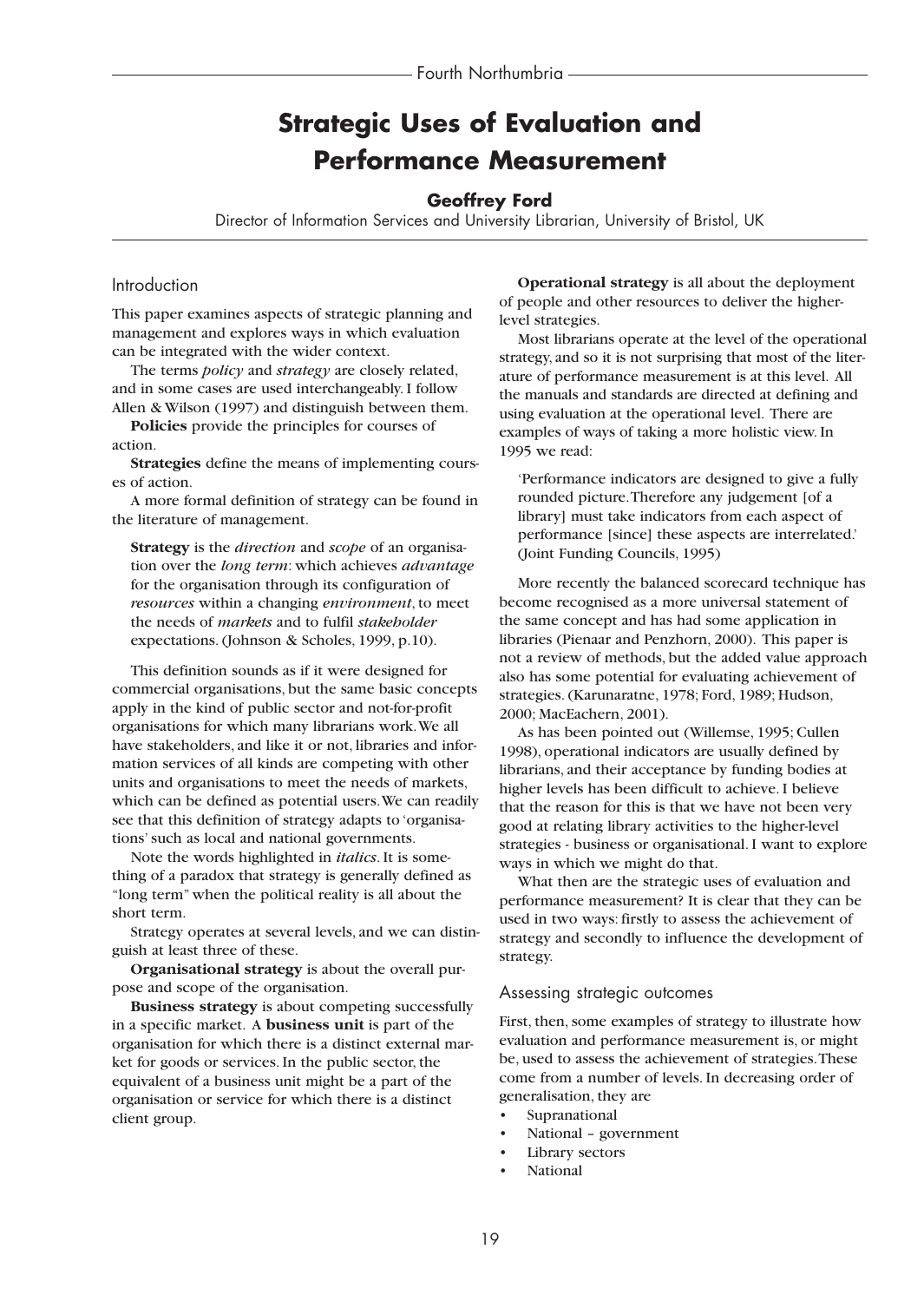- **Public**
- **Educational**
- **Specialist**

I will take them in reverse order.

## Specialist libraries

Specialist libraries, for example those serving a business, or a health care facility, are usually well integrated with their parent organisations, and a lot of work has been done on the value of the library's contribution. There is a useful compilation of review papers that give some pointers (Feeney and Grieves, 1994).

# Educational libraries

An excellent example of a well thought out performance measurement structure integrated with library goals and mission was described at the first Northumbria Conference (Willemse, 1995). However, that paper did not explicitly describe the links between the library's activity and the mission of the university it served.

Typically a university librarian is presented with an outward facing mission statement like the following:

The University is committed to excellence in teaching and learning within an environment of internationally recognised research. (University of Bristol, 1998, p. 1)

This is translated into a series of strategic goals or objectives, which give some clues as to how we might go about fulfilling the mission.What are the indicators of performance that enable the librarians to determine whether they are contributing effectively to the university strategy?

'Unless we can show how a library contributes or does not contribute…to the educational life of its market, the library manager is inevitably in a weak position *vis à vis* his academic colleagues' (Xavier, 2000, p. 27).

My suggestions for evaluating the library's contribution to the university strategy are shown in Table #1.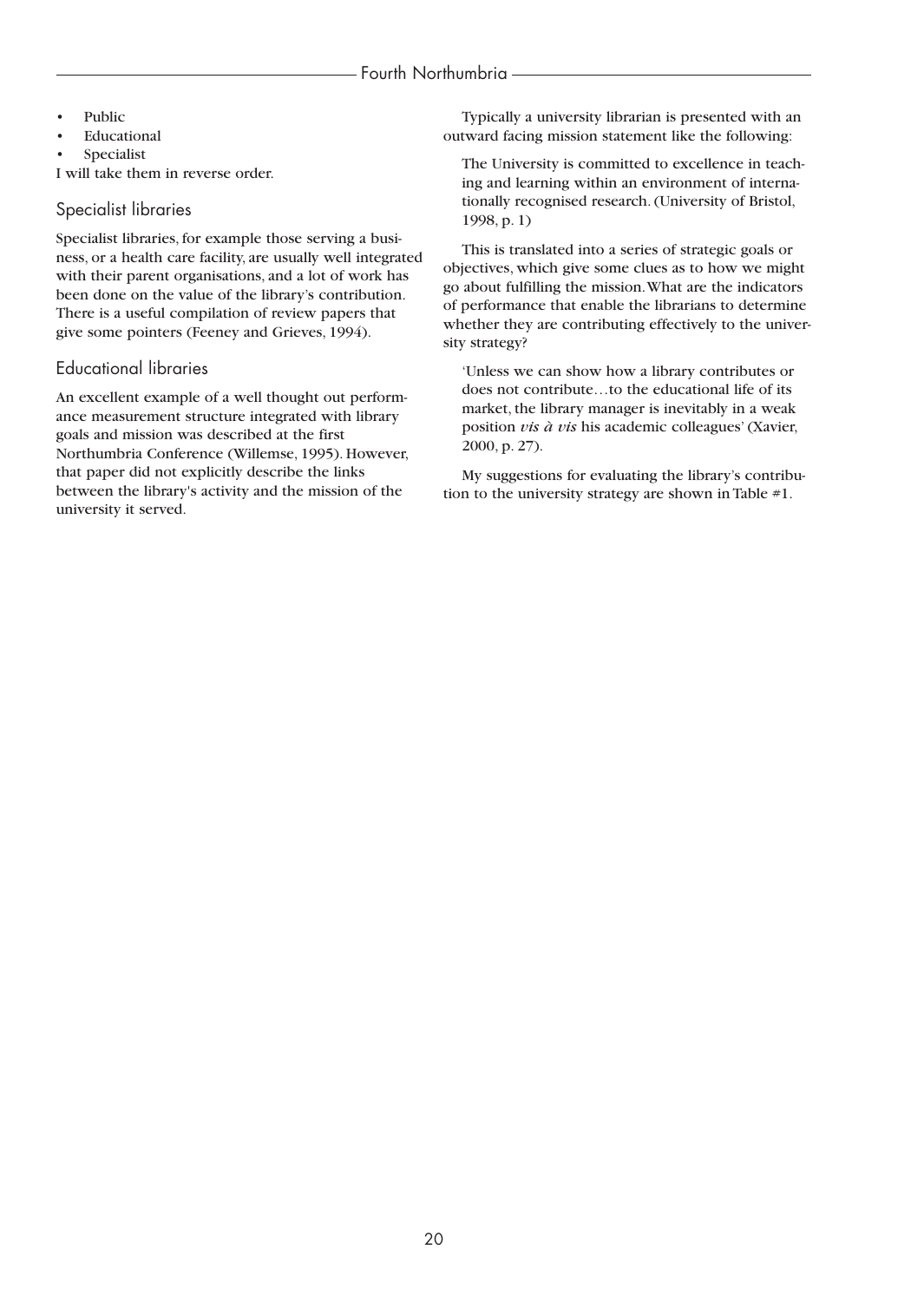| <b>University Strategic</b><br><b>Objectives</b>                                                                                                | <b>Library Objectives</b>                                                                                                            | <b>Activities</b> (examples)                                                                                                                   | <b>Outcomes</b> (???)                                                            |
|-------------------------------------------------------------------------------------------------------------------------------------------------|--------------------------------------------------------------------------------------------------------------------------------------|------------------------------------------------------------------------------------------------------------------------------------------------|----------------------------------------------------------------------------------|
| Enhance its status as an<br>internationally recognised<br>research university                                                                   | Maintain and improve status<br>as a research library                                                                                 | Build extension to main<br>library.<br>Adequate funding to support<br>academic research<br>programme                                           | Research collections attract<br>staff and students. External<br>funding received |
| Provide excellent teaching at<br>all levels                                                                                                     | Meet expanding demands for<br>provision of support of<br>teaching and learning                                                       | Electronic reserve collection<br>of teaching materials.<br>Targeted services for part-<br>time and distant learners.                           | Happy students<br>Alumni donate money for<br>library                             |
| Produce graduates who are<br>adaptable and alert to the<br>benefits of lifelong<br>learning                                                     |                                                                                                                                      | Students trained in informa-<br>tion skills                                                                                                    | Alumni reporting value of<br>information skills training                         |
| Give greater emphasis to<br>growth in postgraduate stu-<br>dent numbers, particularly<br>research students                                      | Improve services to post-<br>graduate students                                                                                       | Extended opening hours in<br>vacations                                                                                                         | Happy graduate students                                                          |
| Maintain a balance of basic,<br>strategic and contract<br>research                                                                              | Improve capability to sup-<br>port research                                                                                          | Adequate budget to maintain<br>access to journals                                                                                              | Happy academic staff                                                             |
| Promote interdisciplinary<br>research both within itself<br>and with other institutions                                                         | Co-operate with other<br>libraries to support research                                                                               | Free access for external<br>researchers. Co-operative<br>acquisitions with other local<br>universities                                         | Happy researchers                                                                |
| Recruit and retain excellent<br>staff and improve their effec-<br>tiveness through training and<br>development                                  | Recruit and retain excellent<br>staff and improve their<br>effectiveness                                                             | Programme of transferable<br>skills training for all library<br>staff<br>Increased involvement in<br>development and research                  | Competent and adaptable<br>library staff                                         |
| Optimise the use of<br>resources to improve the<br>working environment and<br>range of services for stu-<br>dents and staff                     | Seek ways to improve effi-<br>ciency and co-operate with<br>other sections of the<br>University to develop infor-<br>mation services | Close links with Computing<br>Service and Education<br>Technology Service to devel-<br>op managed learning envi-<br>ronment and hybrid library | Services perceived as 'joined<br>up' by users                                    |
| Improve the quality of the<br>environment for the people<br>who live and work in the<br>University and for the wider<br>community               | Improve working<br>environment                                                                                                       | Ergonomic workstations<br>for all<br>Air conditioning fixed                                                                                    | Happy library staff and users                                                    |
| Achieve a level of income,<br>which will allow for bal-<br>anced growth, adequate capi-<br>tal investment and provide a<br>sound financial base | Increase ability to generate<br>income                                                                                               | Level of income achieved                                                                                                                       | Happy administrators                                                             |

# **Table 1:** Library performance related to university objectives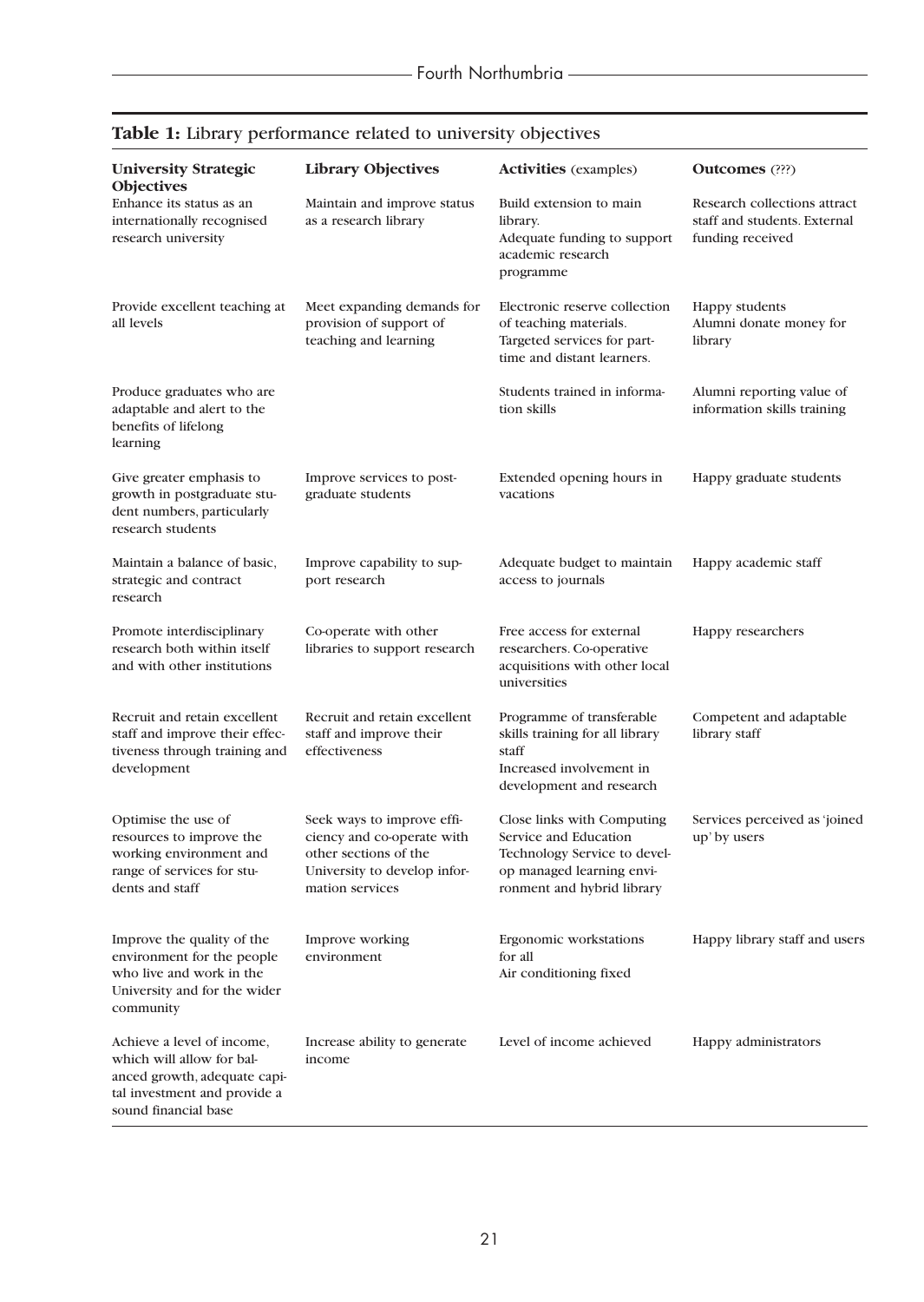#### Fourth Northumbria

One of the strategies of the university is to maintain its profile as a research-intensive university. Can we demonstrate at all that anything to do with library services has any impact on the research quality? In the United Kingdom every 4 or 5 years there is a Research Assessment Exercise, in which publicly funded universities are required to take part.The outcome of this exercise leads to a series of scores: each university is assessed on the research quality in each of its subjects researched, and for a period of 4 to 5 years after the exercise the government funding to those universities is determined in part by the results of the exercise. By adding the scores on each subject together for each university, we can get an overall score for the research quality of the university.We can then plot this against almost any input or output relating to library services. Whether by chance or not it turns out that there is a clear correlation between use of the ISI databases and the research assessment scores (East, 1997).There is then perhaps an argument to use this indicator strategically to justify the continued subscription to ISI databases or to suggest, if they don't already subscribe, that

funds should be made available in order to boost the chances of a university in gaining better research scores.

#### Public libraries

A survey of UK public libraries has shown that a majority were engaged in community development work, but in only a minority of cases was there a formal strategy (McKrell and others, 1997).The majority were monitoring their effectiveness in this area, but there is not enough detail in the survey to show how this is being done: a list of comments gives pointers to places where further enquiry would be fruitful.A more complete example was described at the second Northumbria Conference (Giappiconi, 1998). I have extracted some information to illustrate my general point (Table 2).Those who have visited the public library at Fresnes (France) will appreciate that Thierry Giappiconi has certainly been very effective in attracting funds to develop library services there.

|  |  |  |  |  | Table 2: Public policy and the public library (adapted from Giappiconi, 1998) |
|--|--|--|--|--|-------------------------------------------------------------------------------|
|--|--|--|--|--|-------------------------------------------------------------------------------|

| <b>Community Strategic</b><br><b>Objective</b> | Library Goal<br>(example)                   | Performance Indicator<br>(example) | Outcome<br>(?)?)    |
|------------------------------------------------|---------------------------------------------|------------------------------------|---------------------|
| Encourage reading and                          | Support, stimulate and                      | Number of books borrowed           | Literate population |
| development of the book<br>and literature      | extend school work in read-<br>ing training | per user aged 6-14 years           |                     |

#### National Libraries

Some national libraries are examples of a rare breed: libraries which are not part of larger organizations, but whose purpose in life is just to exist. It is not quite so simple, because they do have to get funding from government sources.The Library of Congress has become a national library by stealth: it was designed as a library for the United States Congress, but its mission reveals the truth:

The Library's mission is to make its resources available and useful to the Congress and the American people and to sustain and preserve a universal collection of knowledge and creativity for future preservation (quoted in Davies, 2000, p. 167).

The Library adopted a strategic plan in 1997, but the *Annual Report of the Librarian* for 1998 does not give the main headings of the strategy, nor does it specifically identify achievements related to the plan.There are a few numbers that can indicate how well the overall mission is being met (Table 3).

| <b>Mission</b><br>Make resources available to<br>Congress | <b>Measure</b><br>$>560,000$ requests                             | <b>Staff</b><br>714 | <b>Transactions/staff</b><br>Approx. 800 |
|-----------------------------------------------------------|-------------------------------------------------------------------|---------------------|------------------------------------------|
| Make resources available to<br>American people            | $> 1.1$ million enquiries                                         | 765                 | >1440                                    |
| Make resources useful                                     | >2 million items used                                             |                     | >2625                                    |
| Sustain & preserve universal<br>collection                | Ca 3.8 million items<br>acquired, discarded, pre-<br>served, etc. | 1189                | Ca. 3200                                 |

# **Table 3:** Achieving the Library of Congress mission (compiled from Library of Congress, 1999)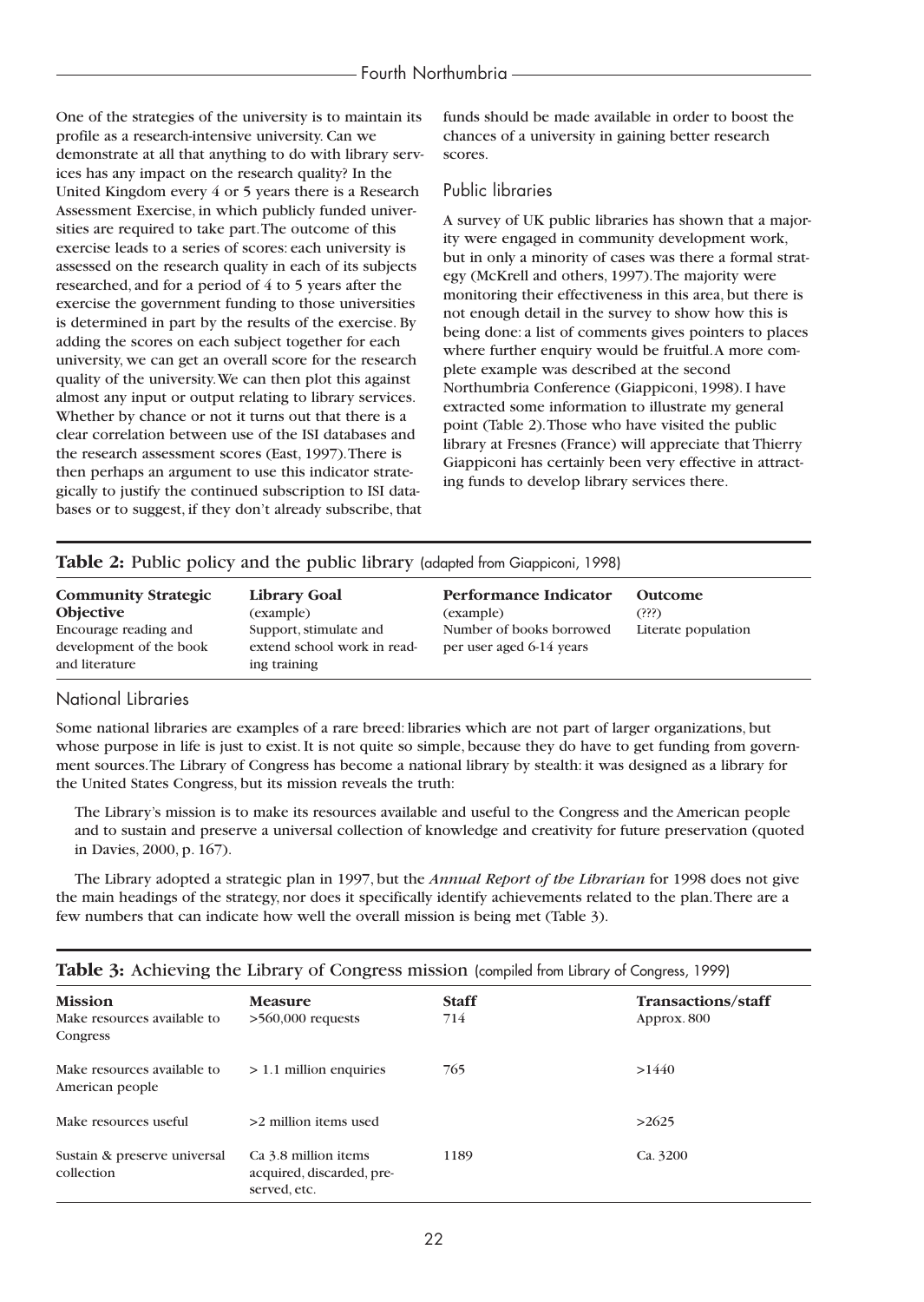| <b>Strategy</b>                                            | <b>Possible Performance Indicators (examples)</b> |
|------------------------------------------------------------|---------------------------------------------------|
| Collection building strategy                               |                                                   |
| Ensure improved coverage of the UK national                |                                                   |
| published archive                                          | % of UK publications available                    |
| Increase collecting of digital materials                   | % of UK digital publications available            |
| Develop greater collaboration with other libraries         | % of non-UK publications available nationally     |
| <i>Access strategy</i>                                     | % of searches of OPAC that find items that are    |
| Make the library's collections more accessible<br>to users | in the catalogue                                  |
| Extend opportunities for enjoyment                         | % of visitors who enjoy                           |

#### **Table 4:** British Library strategic directions (adapted from British Library, 2001)

One strategic aim that is mentioned in the Annual Report is that determining costs of processes is a high priority, so we might expect future reports to show some scrutiny of the numbers in the final column.

There is no question that the British Library is meant to be a national library. It is now in the middle of a period of rapid change and strategic development. It has long been known as an international research library of world renown with major collections available to anyone who needs to use them. It is perhaps interesting to look back at an earlier strategy.The National Lending Library (NLL), now part of the British Library, was originally established to increase the availability of scientific and technical literature in the UK. The strategy to achieve this had two dimensions: coverage, and speed of supply.There is some independent evidence of the impact that the Library had on the speed of supply. In 1958-59, the median supply time for interlibrary loans to UK university libraries was 10 days (Mackenzie, 1960).This was before the NLL had got into it stride. Fifteen years later, by which time the NLL had become the major supplier of interlibrary loans,

the median supply time had come down to 6 days (Barker, 1974).

The British Library has recently issued a document outlining its new strategic directions, defining its main and enabling strategies with illustrative outcomes. Table 4 gives some examples of headings in the strategy and my suggestions as to how these might be measured.

I should stress that these are only illustrations.The Library commissioned a study to clarify relationships with university libraries, which made some recommendations about the kind of performance regime that would be required (Office for Public Management, 2001).The strategy to increase co-operation with other institutions has been made operational, in part, through the Co-operation and Partnership Programme and funding is available to develop co-operative programmes with public libraries and academic libraries. The resonance with government policies (see below) is shown through the initial call for proposals, which was to work with public libraries to widen access to collections and to support lifelong learning.

| Policy values (Overman and Cahill, 1990,                                       | Government information principles                                       |  |  |  |
|--------------------------------------------------------------------------------|-------------------------------------------------------------------------|--|--|--|
| reported in Rowlands, 1997b)                                                   | (from Carbon, 1997)                                                     |  |  |  |
| Access and freedom: people need to be<br>well informed                         | Convenient access to all government<br>information:                     |  |  |  |
| Privacy                                                                        | Services accessible to all persons                                      |  |  |  |
| Openness: the right to know about decision making                              | Safeguard privacy                                                       |  |  |  |
| processes                                                                      | Education and training in rights and                                    |  |  |  |
| Usefulness: fit for purpose                                                    | responsibilities                                                        |  |  |  |
| Cost and benefit: reconciling commercial interests<br>with the public interest | Ensure quality, integrity and appropriate<br>preservation and archiving |  |  |  |
| Secrecy and security                                                           | No charge on the superhighway widest                                    |  |  |  |
| Ownership: intellectual property rights, and                                   | possible cost-effective dissemination                                   |  |  |  |
| reconciling commercial interest with the needs                                 | <b>Ensure security</b>                                                  |  |  |  |
| of individuals                                                                 | Private sector to provide value-added information<br>and services       |  |  |  |
|                                                                                | Consultation with all interest groups                                   |  |  |  |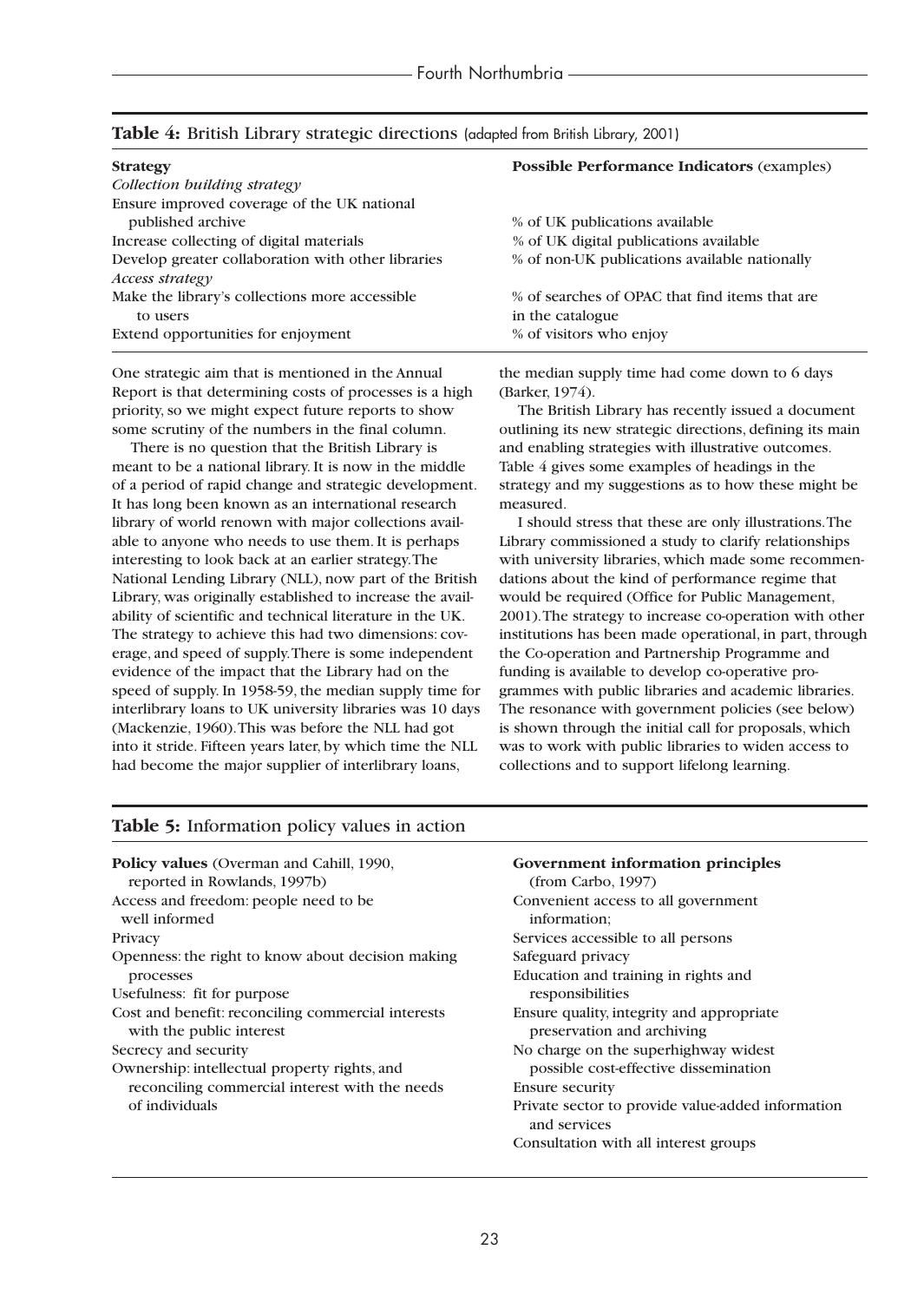# National strategies

Now, to turn to the context within which libraries operate: national and supra-national information policies and strategies.We must ask the question - What are strategies at this level for? Are libraries and information services self-evidently Good Things, so that the purpose of a national strategy is to nurture and sustain them? After all,"...survival…is itself an index to majority opinion" (Orwell, 1947), and libraries have certainly survived. Perhaps we can get some clues from looking at how things work now, whatever the situation may have been in the past.

It is my impression, looking from outside, that there have always been visions of national information policies in the USA. Perhaps this is because there has been for a long time now a government agency, the National Commission on Libraries and Information Science, responsible for advising the President and Congress on policy. Overman and Cahill (1990) described the values that underpinned US Federal activities in the information policy area over several decades.We can illustrate the application of these values by reference to the Clinton-Gore administration's vision of the "information superhighway". Carbo (1998) has described the development of the policy on the National Information Infrastructure, giving the strategic overview.The 'Government information principles' she describes map so neatly on to the values (Table 5), that it looks as if the original analysis by Overman and Cahill did indeed identify the fundamental values.

So, the strategy for developing the US National Information Infrastructure is underpinned by some fundamental values.These values can be considered to reflect the interaction between two dimensions of information policy. One dimension is about the flow of information, and the other is about value.These

dimensions can be illustrated in a 2 x 2 matrix (Table 6).

Returning to the strategy for developing the US National Information Infrastructure, the five fundamental goals of the strategy can be summarised as to:

- 1. Make information technology work to advance American values: this covers the top half of the matrix - mainly Citizenship, but also cultural identity in the Protectionism box.
- 2. Use information technology to build stronger communities: Citizenship.
- 3. Enable everyone to participate: the left hand side, Citizenship and Consumer Choice.
- 4. Ensure that everyone takes responsibility: Citizenship and Protectionism
- 5. Maintain world leadership in developing the Information Superhighway: Competitive Advantage.

### Supra-national

The European Community has had a number of strategies related to libraries and information services over the years, and Oppenheim (1998) has provided a useful summary, albeit now outdated.The latest initiative is to promote the development and use of European digital content on the global networks - E-content.This will focus on the market implementation of Europe's content potential and not on the technological aspects of the global networks.The strategic objectives are to:

- improve access to and use of public sector information
- enhance content production in a multilingual and multicultural environment
- increase dynamism in the digital content market

### **Table 6:** Mapping the information policy construct (from Rowlands, 1997a)

| Information as a public good           |                                              |  |  |  |  |
|----------------------------------------|----------------------------------------------|--|--|--|--|
| <b>INFORMATION FOR CITIZENSHIP</b>     | <b>INFORMATION PROTECTIONISM</b>             |  |  |  |  |
| open, unrestricted information flows   | closed, restricted information flows         |  |  |  |  |
| • Free public libraries                | • data privacy                               |  |  |  |  |
| $\cdot$ Internet                       | • censorship                                 |  |  |  |  |
| • Freedom of information               | • national security                          |  |  |  |  |
| • Access to democracy                  | • commercial secrecy                         |  |  |  |  |
| • Advice services                      | • cultural identity                          |  |  |  |  |
| • Legal deposit                        | · national champions                         |  |  |  |  |
|                                        | Information as a tradable commodity          |  |  |  |  |
| <b>INFORMATION FOR CONSUMER CHOICE</b> | <b>INFORMATION FOR COMPETITIVE ADVANTAGE</b> |  |  |  |  |
| • freedom of the press                 | • Intranet                                   |  |  |  |  |
| • the mass media                       | • competitive intelligence                   |  |  |  |  |
| • universal service                    | • patents                                    |  |  |  |  |
| • public-private synergy               | • intellectual property rights               |  |  |  |  |
| • charged library services             | • market research                            |  |  |  |  |
| • infotainment                         | • consultancy                                |  |  |  |  |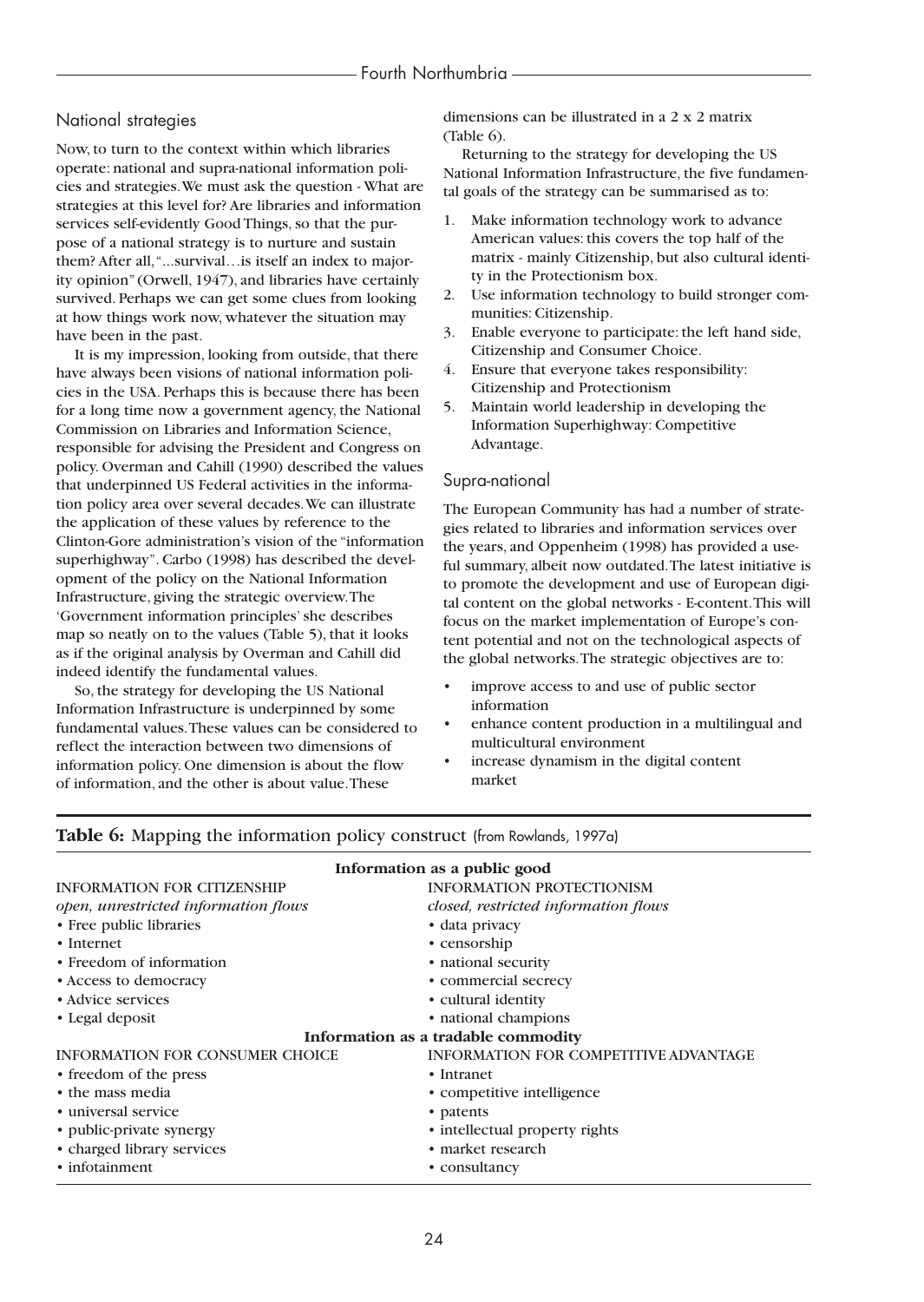| <b>Element of Social</b><br><b>Quality</b><br>Empowerment | Input<br>Information resources<br>available: networks,<br>public access points,<br>web sites, etc. | <b>Process</b><br>Accessibility of infor-<br>mation sources and<br>participation in net-<br>working. | <b>Outcomes</b><br>Achievement of infor-<br>mational competencies<br>and capabilities.<br>Use of information in<br>daily life. | Impact<br>Self-reported, subjec-<br>tive evaluations of per-<br>sonal empowerment<br>and quality of life<br>achieved through use<br>of information |
|-----------------------------------------------------------|----------------------------------------------------------------------------------------------------|------------------------------------------------------------------------------------------------------|--------------------------------------------------------------------------------------------------------------------------------|----------------------------------------------------------------------------------------------------------------------------------------------------|
|                                                           |                                                                                                    |                                                                                                      |                                                                                                                                | resources.                                                                                                                                         |

**Table 7:** Information indicators for the nation-state (extracted from Berman & Phillips, 2001)

Overall, the strategy seems to fit into the matrix already described above (Table 6) but the difficulties in evaluating it are clear.Taking the first of the objectives, how do we measure access to public sector information now? Can we operationalise that concept to define a metric that will still be valid after that information has been made available electronically? The concept of "improving access" has more than one dimension. One dimension means,"increasing the range of information that is available on the Internet" and that is relatively easy to quantify. Another dimension is "the time taken to get information". Do we have a benchmark now for this metric, and when we have digitised everything, how will we normalise the metric to allow for the fact that not everyone has access to the Internet from his or her home?

#### Social quality

The analysis so far has still failed to answer the question,"What are high level strategies for"? The concept of social quality may be useful.This has been defined as:

'The extent to which citizens are able to participate in the social and economic life of their communities under conditions which enhance their well-being and individual potential.' (Beck and others, 1997, page 3)

The dimensions of social quality show how a government might adopt policy aims that were intended to increase social quality.

Socio-economic security: the way in which essential needs of citizens are fulfilled by systems and structures for welfare provision.

Social inclusion – the principles of quality and equity and their structural causes.

Social cohesion – the processes surrounding social networks and infrastructures.

Empowerment – enabling citizens to develop their full potential.

Since some of these dimensions are potentially mutually in opposition in regard to outcomes, it is necessary to use them as a sort of balanced scorecard involving all processes and outcomes to get an overall view. Berman & Phillips (2001) have applied this model to the information context and have illustrated the concept with some information indicators at various levels.Table 7 gives the framework for the Empowerment element.

The UK government and its agencies have been quite active in supporting libraries recently and their policy agenda can be interpreted in terms of the dimensions of social quality (Table 8).

The initiatives for public libraries are steaming ahead, and keeping track of all these initiatives is a major task for a non-specialist. One of the more

| <b>Dimension</b>        | <b>Strategies relevant to libraries</b>                     |
|-------------------------|-------------------------------------------------------------|
| Socio-economic security | • National Grid for Learning (networking schools)           |
|                         | • People's Network (networking public libraries)            |
|                         | • SuperJANET (networking higher education)                  |
|                         | • New Opportunities Fund (digitisation of content)          |
|                         | • Distributed National Electronic Resource                  |
| Social inclusion        | • National curriculum - key information skills for children |
|                         | • IT training for teachers                                  |
|                         | • IT training for public library staffs                     |
|                         | • eLib - Netskills training materials (for librarians)      |
| Social cohesion         | • Freedom of information legislation                        |
|                         | • Electronic delivery of government services                |
| Empowerment             | • most of the above                                         |

## **Table 8:** Social quality and UK library and information strategies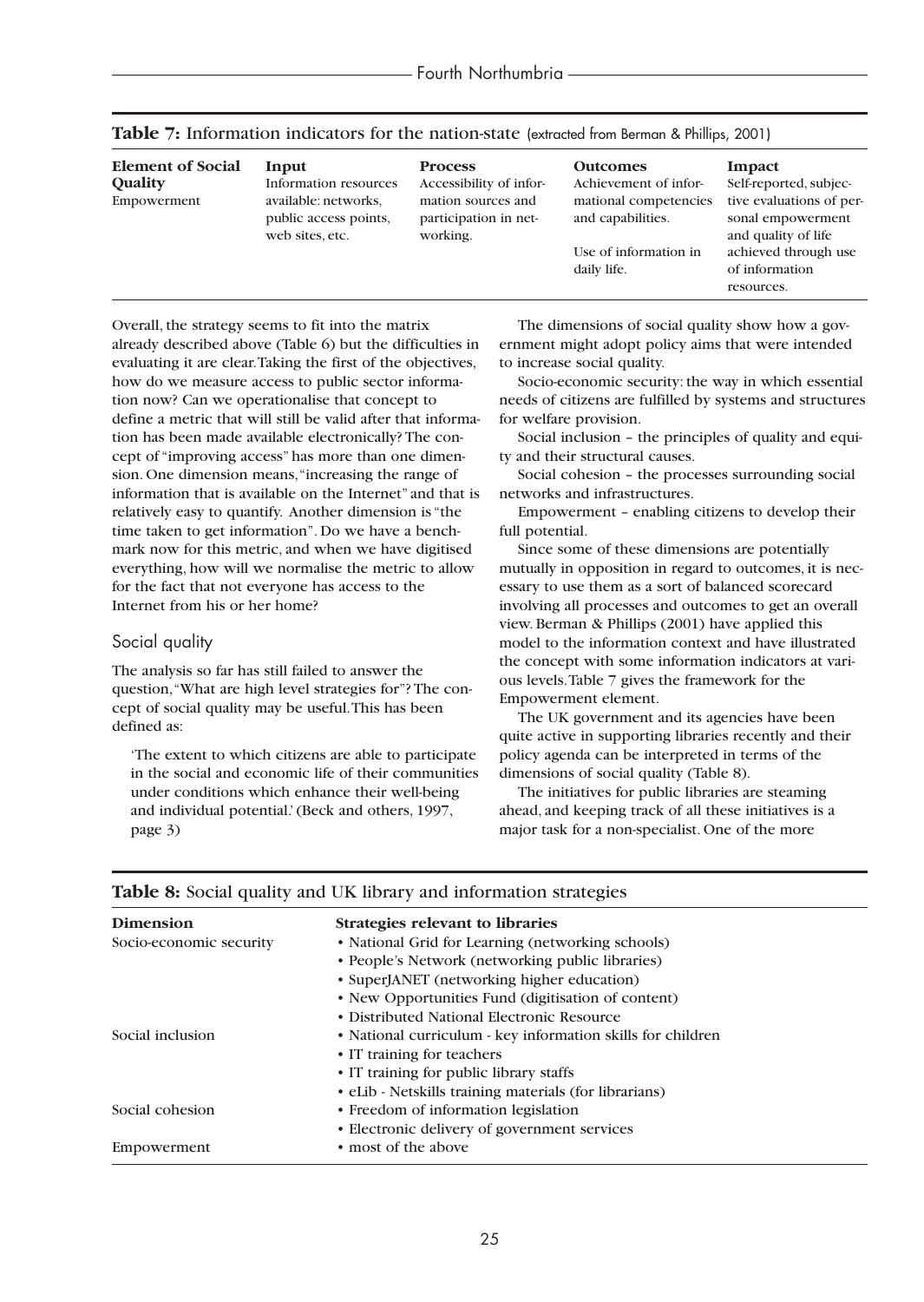| <b>Indicator</b>                                                    | Value at 16 May 2001 |
|---------------------------------------------------------------------|----------------------|
| Network infrastructure                                              |                      |
| Libraries with internet access                                      | 62%                  |
| Training and staffing                                               |                      |
| Libraries which provide some form of internet training to customers | 93%                  |
| Content and service development                                     |                      |
| Library catalogue remotely accessible to customers                  | 33%                  |
| Enquiry services available remotely to customers                    | 55%                  |
| Libraries subscribing to e-journals or e-data services              | 53%                  |
| Networked services policy                                           |                      |
| Libraries with electronic collections development policy            | 20%                  |
| Libraries with Internet filtering software                          | 64%                  |
| Internet charging policy employed                                   | 86%                  |
| Partnerships and collaborative working Libraries with commercial    |                      |
| partnerships to deliver ICT access                                  | 24%                  |
| Libraries involved in collaborative digital content creation        | 78%                  |

# **Table 9:** Achieving the People's Network – UK indicators (Peoples' Network, 2001)

unusual features of this group of strategies is that evaluation of achievement is ongoing.There is a database of indicators on the web, NETbase, where we have measures and indicators of performance relating to network infrastructure, training and staffing, content and service developments, networked services policy and collaborative working.Table 9 illustrates some of the relevant indicators.

It is perhaps significant that the director of the network project is Chris Batt, who was a member of the Public Libraries Research Group, one of the groups that had a lot of influence on the development of a performance measurement culture in UK libraries.

# Public library standards

In carrying these policies through to realisation, the present UK government, while giving the kind of political support to public libraries that has been lacking for many years, has at the same time increased the degree of accountability to central government.The latest expression of this has been the publication of a set of standards, examples of which are given in table 10. These are explicitly related to the social inclusion agenda.

| <b>Strategic</b><br>objectives    | <b>Measure or indicator</b>                                                     | Standard to be achieved by<br>2004                                   |
|-----------------------------------|---------------------------------------------------------------------------------|----------------------------------------------------------------------|
| Convenient and<br>suitable access | % of households living within n miles of a static library                       | 85% within 2miles (rural)<br>$100\%$ within 1 mile<br>(inner London) |
| Electronic access                 | % of libraries with access to on-line catalogues                                | 100% of libraries open $>10$<br>hours per week                       |
| Ensure user                       | Electronic work stations per thousand population                                | 0.6                                                                  |
| satisfaction                      | % of users reporting success in obtaining specific book                         | 65%                                                                  |
| Provide choice in                 | % of users reporting success in gaining information from a<br>search or enquiry | 75%                                                                  |
| books etc                         | Quality index                                                                   | To be devised                                                        |
|                                   | Items added per year per 1000 population                                        | 216                                                                  |
|                                   | Time taken to replenish lending stock                                           | 8.5 years                                                            |

|  |                  |  |  |  | Table 10: Standards for UK public libraries (extracted from Great Britain. Department for Culture, Media |  |
|--|------------------|--|--|--|----------------------------------------------------------------------------------------------------------|--|
|  | and Sport, 2001) |  |  |  |                                                                                                          |  |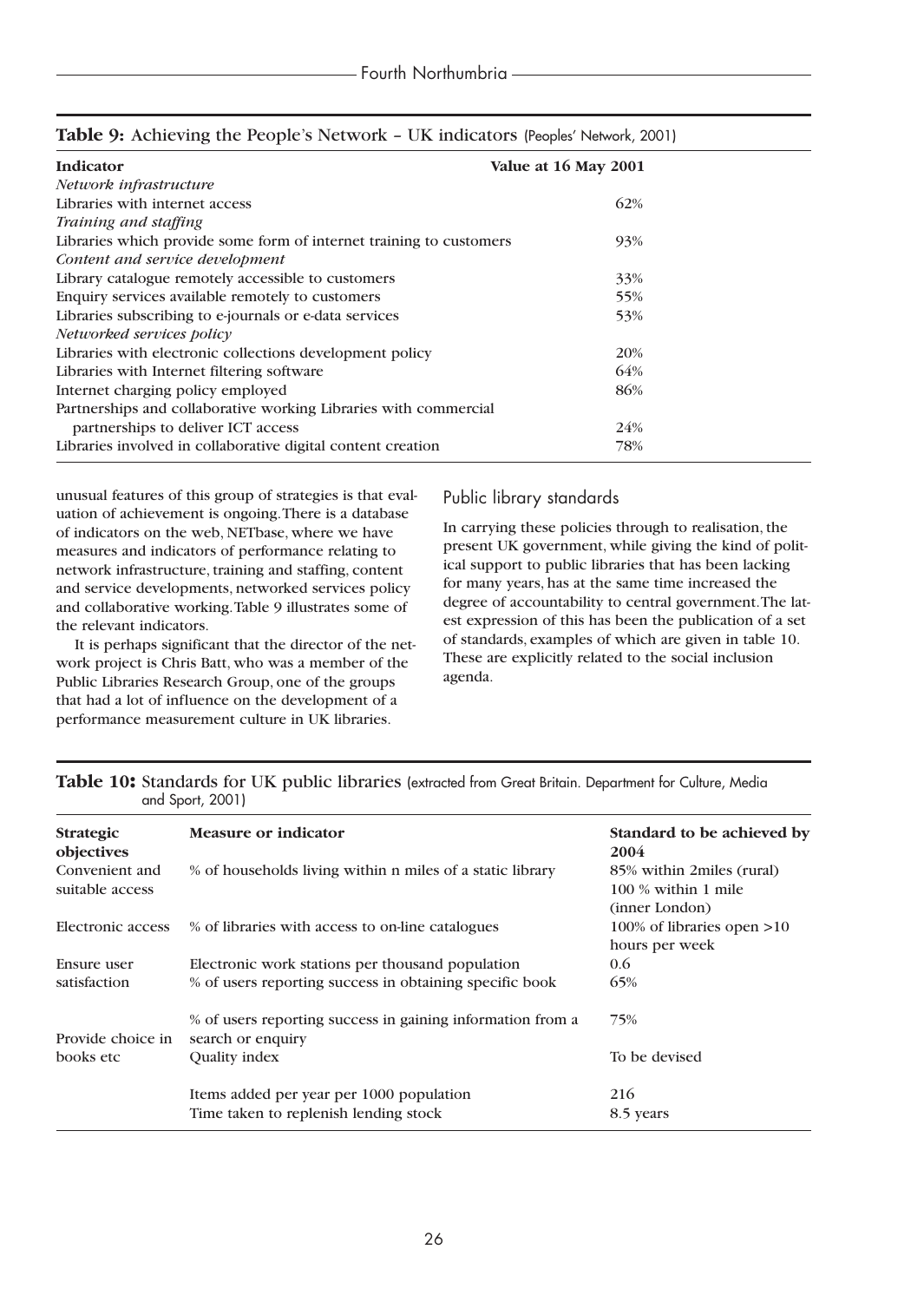| <b>Type of organisation</b><br>Professional service | Dominant dimensions<br>Cultural<br>Political | <b>Characteristics of strategy</b><br>Negotiation and compromise to accommodate conflict-<br>ing interests |
|-----------------------------------------------------|----------------------------------------------|------------------------------------------------------------------------------------------------------------|
| "Muddling through"                                  | Incremental                                  | Strongly influenced by groups with control over critical<br>resources                                      |
|                                                     |                                              | Routines embedded in history                                                                               |
| Public sector                                       | Political                                    | Imposed by external forces                                                                                 |
|                                                     | Enforced choice                              | Restricted choice                                                                                          |
| "Externally dependent"                              |                                              | Groups dealing with external environment have most<br>influence                                            |
|                                                     |                                              | Political activity within organisation and between<br>external agencies                                    |

#### **Table 11:** Organisational strategies (adapted from Johnson & Scholes, 1999)

## Influencing the strategic process

This analysis of the higher-level strategies gives us the framework to help in the second strategic use of evaluation and performance measurement: to influence the development of strategy.There is a spectrum of strategy development, which can be described as ranging from systematic to chaotic (Johnson & Scholes, 1999).

- Logical incremental
- Rational command
- Muddling through
- **Externally dependent**

Two of these are relevant to most librarians (Table 11).

Libraries are typically professional services embedded within public sector organisations, so it is easy to see how in this context there may be conflicts between the different levels of strategy.

For example:

- Government policy: commitment to lifelong learning and social inclusion
- University strategy: increase number of students on part time and distance learning masters' level courses
- Library services: conflicts arise because part time students need longer loan periods than full time students

#### Policy makers and strategists

In order to influence strategy we need to identify the policy makers and the strategists.

A useful typology was set out by Strachan & Rowlands (1997), which can be adapted to allow for a distinction between policy and strategy (Table 12).

| Policy-maker/<br><b>Strategist</b> | Role                        | <b>Information sources</b>                                       |
|------------------------------------|-----------------------------|------------------------------------------------------------------|
| Legislator                         | • make decisions            | • public opinion, constituents, press, lobby groups              |
|                                    | • set policy direction      | • political parties, system outputs                              |
|                                    | • monitor issues            | (e.g. from Commissions, bureaucracy, etc)                        |
|                                    |                             | • debates in legislature, policy papers, expert opinion,<br>etc. |
| <b>Bureaucrat</b>                  | • develop strategic options | • system outputs                                                 |
|                                    | • implement strategies      | • commissioned work                                              |
|                                    | • review strategies         | • policy papers, expert opinion, analysis of                     |
|                                    |                             | indicators, data and trends, research data etc                   |
| Interest group                     | • develop issues            | • published data and indicators                                  |
|                                    | • advocate policy and       | • research results in the literature                             |
|                                    | strategy                    | • own/commissioned research                                      |
|                                    | • lobbying/agenda setting   |                                                                  |

## Table 12: Policy makers and strategists (adapted from Strachan & Rowlands, 1997)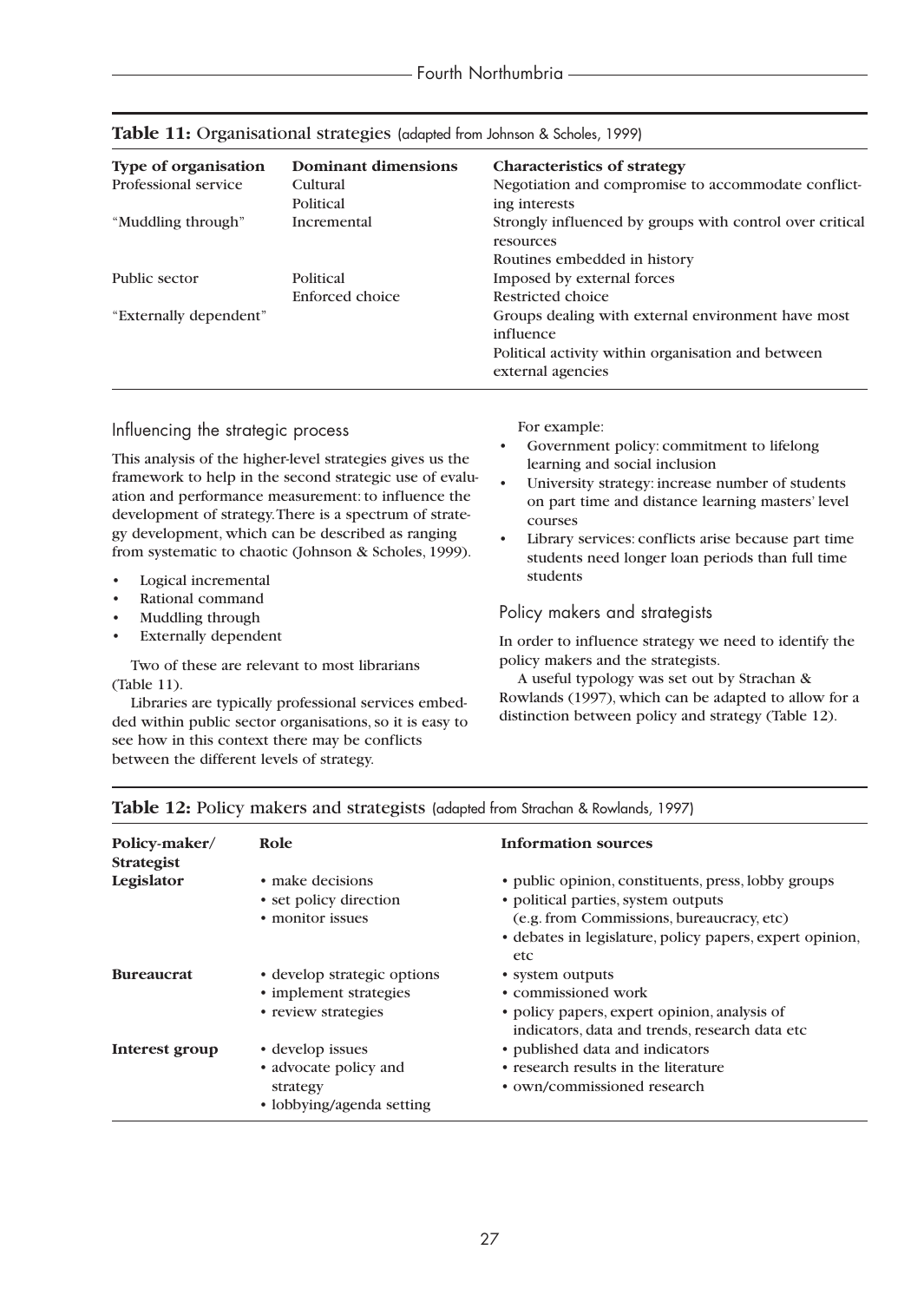The same authors have identified factors affecting use of information by policy-makers, summarised as:

BARRIERS TO INFORMATION TRANSFER AND USE:

- situational operational data not directly relevant or in suitable format; too much; time and cost constraints;
- cognitive technical language; failure to recognise importance; complexity of issues;
- scientific probabilistic nature of information makes policy making difficult; no research in area; difficult to perform experiments to produce information that can reliably be generalised to policy problems.

FACTORS PROMOTING INFORMATION TRANSFER AND USE:

policy makers have a preference for:

- information from research funded, conducted or commissioned by themselves;
- information which accords for their intuitive feel for a problem;

interpersonal sources over print-based;

#### Why bother?

The importance of getting involved can be demonstrated by an illustration of the policy making process (after Mintzberg, 1994).



It is clear that if the outcomes are evaluated only in terms of the intended strategy and deliberate actions, then the services being evaluated may be in danger of being perceived to be performing badly. In the organisational context, a library service is clearly an interest group. It is desirable therefore that both are recognised by the library managers in order to influence the strategy and to ensure that the evaluation relates to the emergent strategy.

clearly presented materials that avoid technical jargon and make limited use of statistical quantification (Lindblom and Woodhouse, 1993); synthesised and evaluated research which includes a discussion of the policy implications of the results (Nelson et al., 1987).

There are some examples that can be cited of librarians seeking to influence the strategic process: one successful (Carmel, 1995) and one that has some potential (SCONUL and HCLRG, 2000).

# Synthesis/way forward

Since most libraries and information services actually serve multiple constituencies, it is important that strategies address these multiple needs, and that evaluation should be both multifaceted and holistic, involving as many of those affected by the strategies as possible. This immediately shows that evaluation must be both quantitative and qualitative; the balanced scorecard offers a convenient tool that encompasses both aspects.

It is in the interests of librarians to have as large a group of potential users as possible, and as many capable users as possible. When evaluating information strategies, we need to ask who will benefit, who has access to services but is disadvantaged, and who is excluded? How do these outcomes square with those intended originally? (Eisenschitz, 1997).

In order to achieve our goals there is no alternative to getting involved in the development of organisational strategies. In attempting to influence strategy, using whatever evaluation and performance data is appropriate, it is important to recognise that there are three interpretations of the policy-making process (Rowlands and Turner, 1997).

- Rational actor based on perfect knowledge, explicit goals, cold analysis, objective, impartial, fair.
- Bureaucratic imperative influenced by values and beliefs, organisational context, uncertainty, short term, incremental.
- Garbage can choices looking for problems, issues and feelings looking for decision situations in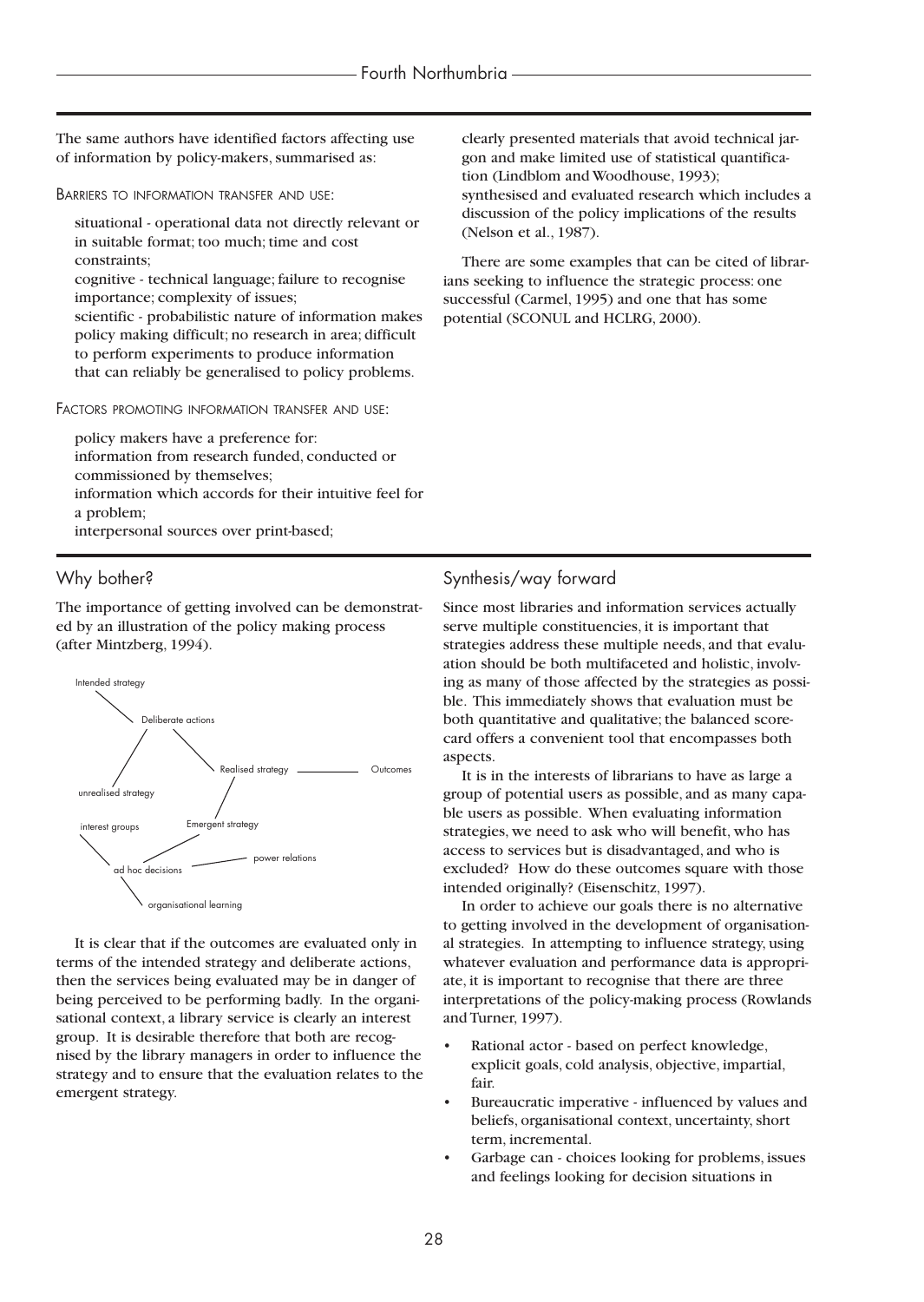which they might be aired, solutions looking for issues to which they might be the answer, decision-makers looking for work!

At the evaluation stage, it helps to assume that policy-making is a rational process. In terms of writing history, long after the event it becomes clear that the garbage can model is always present, with elements of rationality and bureaucracy thrown in, and that the balance between them shifts with time and place.

Finally, the process of policy making has been described in terms that could be used to describe strategic evaluation, and indeed the whole practice of performance measurement:

"…a primeval soup [in which] ideas float around, confront one another and combine.The soup changes in a process of natural selection, survival, demise and recombination." (Kingdon, 1984, p. 104)

# **References**

- Allen, D. and Wilson,T. (1997) 'Information systems strategy formulation in higher education' in Rowlands, I. *editor*: *Understanding information policy: proceedings of a workshop held at Cumberland Lodge, Windsor Great Park, 22-24 July 1996*. London: Bowker Saur 178-190.
- Barker, E.J. (1974) *The costs and supply-delays of interlibrary loans*. University of Sheffield, M.A. dissertation.
- Beck,W. and others (1997) 'Introduction' in Beck,W. and others *editors*: *The social quality of Europe*. The Hague, Netherlands: Kluwer Law International 1-13.
- Berman,Y. and Phillips, D. (2001) Information and social quality. *Aslib Proceedings*, 53(5), 179-188.
- British Library (2001) *New strategic directions*. London: British Library. <http://www.bl.uk/shape.html>
- Carbo,T. (1998) 'Information policy and the US National Information Infrastructure' in Grieves, M. *editor* (1998) *Information policy in the electronic age*. London: Bowker Saur 71-94.

Carmel, M. (1995) 'Using contracts to improve quality' in Wressell, P. *editor: Proceedings of the 1st Northumbria international conference on performance measurement in libraries and information services held at Longhirst…31 August to 4 September 1995*. Newcastle upon Tyne: Information North, 33-41.

Cullen, R. (1998) 'Does performance measurement improve organisational effectiveness? A post-modern analysis' in Wressell, P. & Associates *editors: Proceedings of the 2nd Northumbria international* *conference on performance measurement in libraries and information services held at Longhirst…7 to 11 September 1997*. Newcastle upon Tyne: Information North, 3-20.

Davies, J.E. (2000) 'What's the use of a library? Assessing performance and outcomes.' *The Law Librarian*, 31 (3), 166-174.

East, H. (1997) 'The limitations of 'free' access in academia' in Rowlands, I. *editor: Understanding information policy: proceedings of a workshop held at Cumberland Lodge, Windsor Great Park, 22-24 July 1996*. London: Bowker Saur 221-231.

Eisenchitz,T. S. (1997) 'Legal and regulatory frameworks for information policy' in Rowlands, I. *editor: Understanding information policy: proceedings of a workshop held at Cumberland Lodge, Windsor Great Park, 22-24 July 1996*. London: Bowker Saur 128-145.

- Feeney, M. and Grieves, M. editors (1994). *The value and impact of information*. London: Bowker Saur.
- Ford, G. (1989) 'A perspective on performance measurement.'*International Journal of Information and Library Research*, 1(1), 12-23.
- Giappiconi,T. (1998) 'Performance measurement and management strategy: a public library perspective from France' in Wressell, P. & Associates *editors: Proceedings of the 2nd Northumbria international conference on performance measurement in libraries and information services held at Longhirst…7 to 11 September 1997*. Newcastle upon Tyne: Information North, 21-29.
- Great Britain. Department for Culture, Media and Sport. (2001) *Comprehensive, efficient and modern public libraries - standards and assessment*. London: DCMS. <http://www.culture.gov.uk/PDF/ libraries\_pls\_assess.pdf>
- Hudson,A. (2000) 'An added-value approach to performance statistics.' *Librarians'World*, 9(1), 2-5.

Johnson, G. and Scholes, K. (1999) *Exploring corporate strategy*. 5th edition. London: Prentice Hall Europe. ISBN: 0 13 080740 0

Joint Funding Councils'Ad-hoc Group on Performance Indicators for Libraries (1995.) *The effective academic library: a framework for evaluating the performance of UK academic libraries*. Bristol: HEFCE.

- Karunaratne, N.D. (1978) 'Assessing performance in libraries.' *Long Range Planning*, 11 April 1978, 66-70.
- Kingdon, J.W. (1984) *Agendas, alternatives and public policies*. Boston, MA: Little Brown.